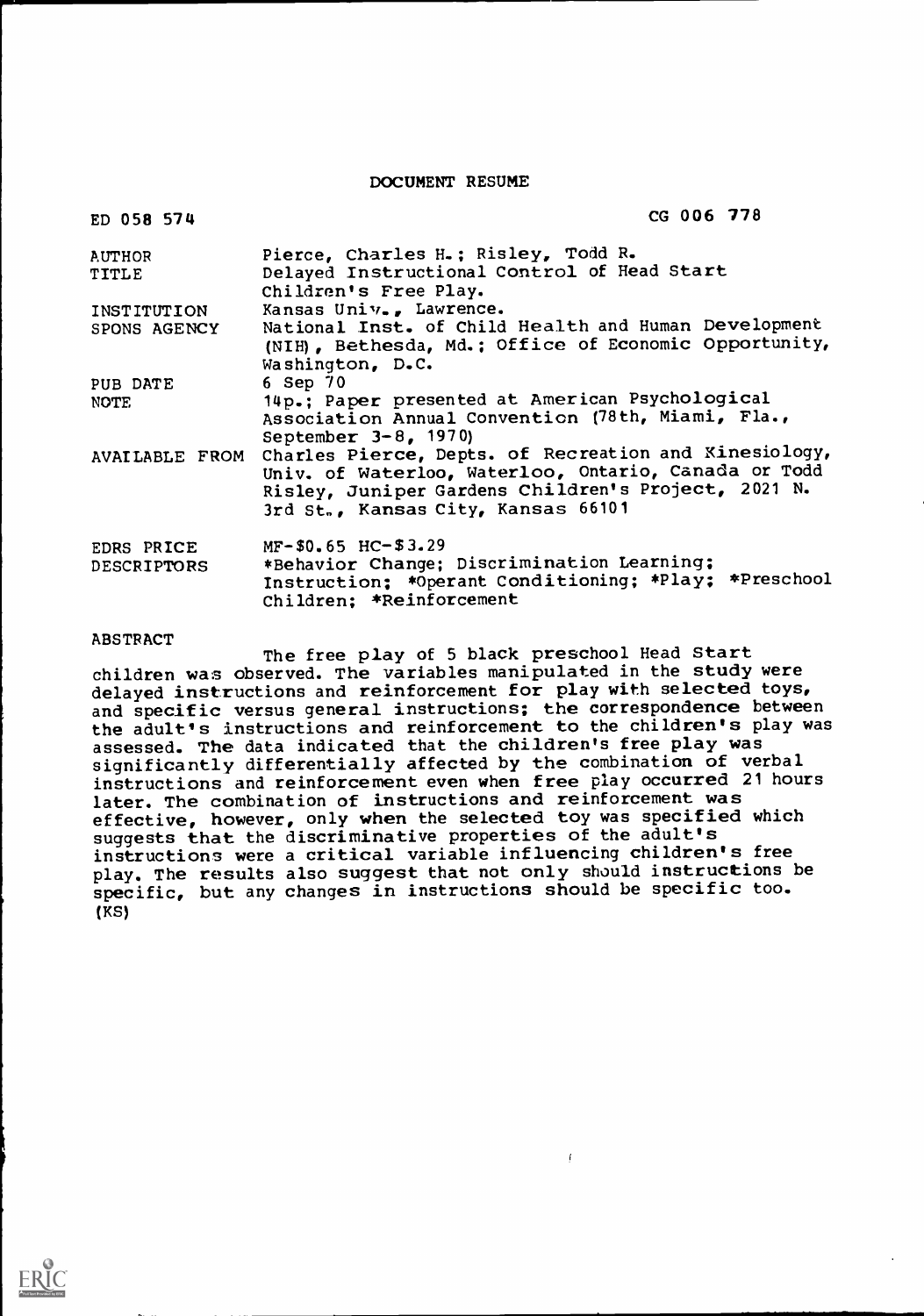U.S. DEPARTMENT OF HEALTH, EDUCATION & WELFARE OFFICE OF EDUCATION THIS DOCUMENT HAS BEEN REPRO-DUCED EXACTLY AS RECEIVED FROM THE PERSON OR ORGANIZATION ORIG-INATING IT. POINTS OF VIEW OR OPIN-IONS STATED DO NOT NECESSARILY REPRESENT OFFICIAL OFFICE OF EDU. CATION POSITION OR POLICY

 $\infty$ 77

 $006$ 

بع<br><u>ERIC</u>

Delayed Instructional Control of Head Start Children's 1 Free Play

Charles H. Pierce and Todd R. Risley University of Kansas

As students, teachers, and parents we all hope that what we say will affect what our listeners do. We also hope that our statements will have an enduring affect on our listener's behavior. It is especially important that verbal instructions influence the listener's behavior. Investigations of the effect of verbal instructions have generally indicated that instructions have, at best, a temporary effect unless they are accompanied by differential reinforcement of instructionfollowing behavior. These results have been obtained by Ayllon and Azrin (1964) with mental patients, *! Aopkins* (1968) with a retarded boy, by Packard (1970) and by Schutte and Hopkins (1970) with regular elementary and kindergarten children, and by Herman and Tramontona (1971) with Head Start children. Zimmerman, Zimmerman and Russell (1969) gave one set of verbal instructions to a whole class of retarded children. These studies have all examined instruction-following behavior when instructions immediately preceded the opportunity to follow these instructions.

Few studies have attempted to isolate the critical variables involved in instruction-following behavior. Although the combination of instruction and reinforcement is apparently a necessary one, further precision has been rarely attempted. The study by Zimmerman, Zimmerman, and Russell (1969) was one of the first to examine the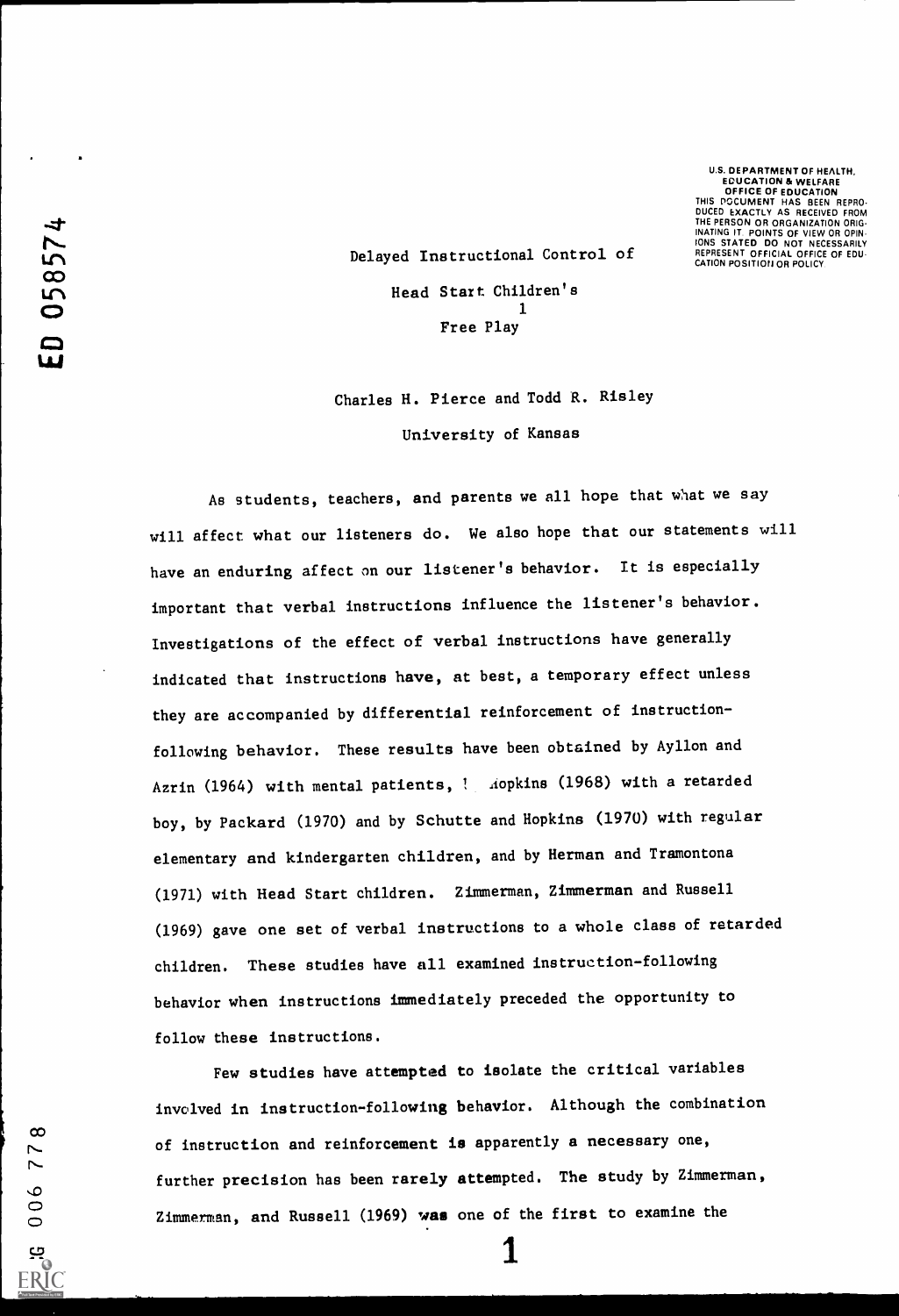page two

effects of different reinforcement procedures. Herman and. Tramontona (1971) compared the effect of group and individual reinforcement contingencies and found little difference on instruction-following behavior. To our knowledge, no studies have compared the effects of different types of instructions. This study compared the effect of specific and general instructions on children's free play.

In many instances it is not possible or desirable to give instructions immediately preceding the opportunity to follow these instructions. For example a teacher may not wish to give instructions to a few children while the remainder of the class is waiting to begin their lesson. It would be more efficient if the teacher could give these instructions at a more convenient time. This study, then, also asked whether an adult's delayed instructions would have an enduring effect on children's free play.

#### METHOD

#### Subjects and Setting

Five children, three girls and two boys, enrolled in the Parent Co-operative Preschool of the Juniper Gardens Children's Project in Kansas City, Kansas (cf. Risley, 1968) served as subjects. All were four- to five-year old Negroes from large families with low incomes. School lasted for approximately three hours each day, Monday through Friday.



 $\boldsymbol{2}$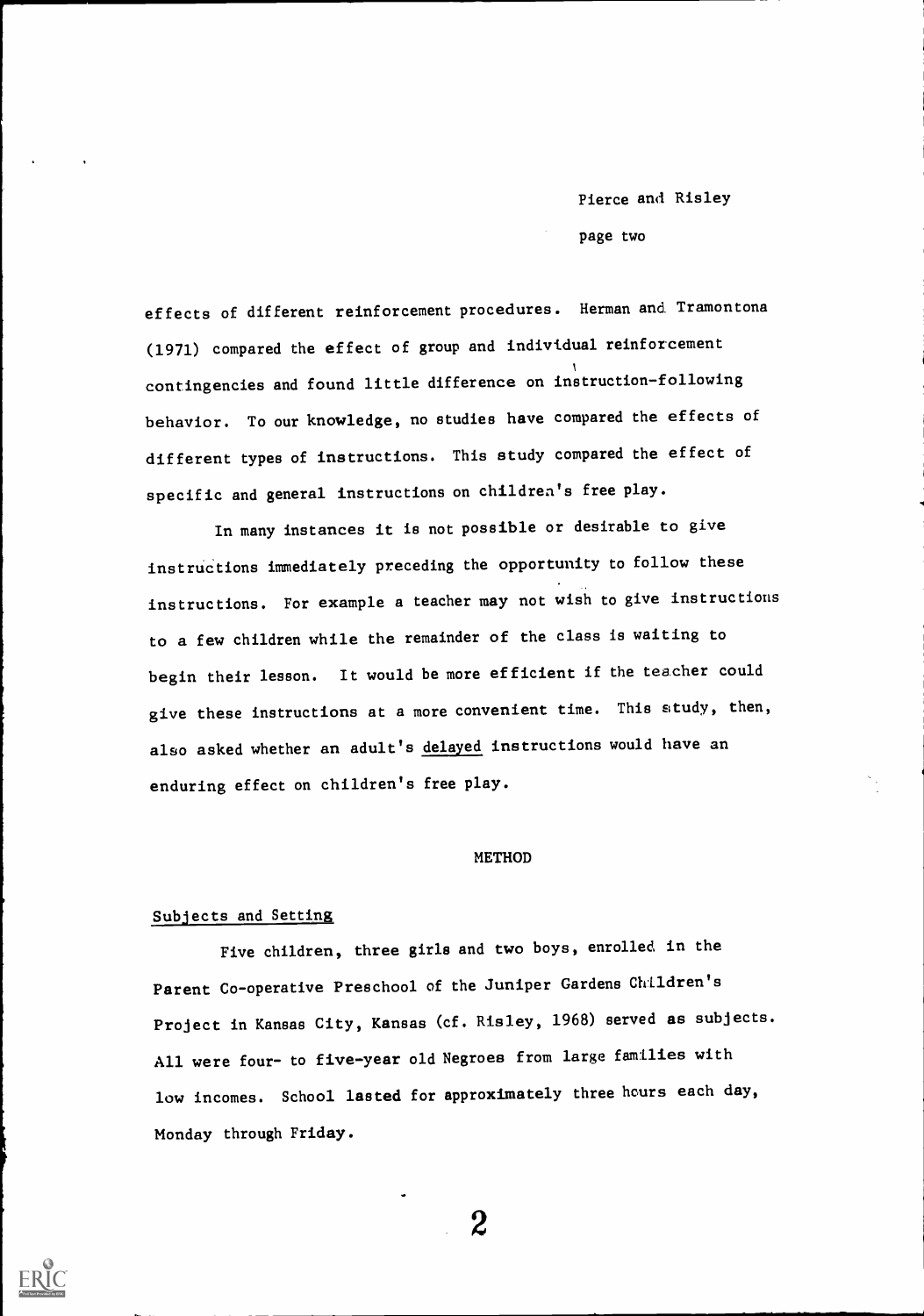Pierce and Risley page three

#### General Procedures

As soon as these children arrived at school (at about 8:30 a.m.) they came to a section of the preschool for fifteen minutes of free play. This section was approximately twelve square feet with a five foot partition separating it from the rest of the preschool.

Toys were placed at different locations within the play area with their position changed daily. The toys were Lincoln logs, rag dolls, cars, beads, and a nesting toy of assorted fruits. Several sets of each toy were provided so that all children could play with any one toy at the same time. These toys were only available at this time and were never displayed at other times. Throughout this study the children played with these toys with no adult interference. Measurement and Reliability

An observer continuously recorded the toys played with by each of the children and the sequence in which each child played with the toys. The observer was never in the play area but stood behind the partition separating this area from the rest of the preschool. "Played with" was defined as manipulation of a toy for more than five seconds. So, for example, moving a toy aside or sitting on a toy was not counted.

A second person independently observed the children's play at least once during each condition. A disagreement could occur whenever both observers did not both note any one of the children playing with any one of the toys or when they differed regarding the sequence with which each toy was played. For example, if all five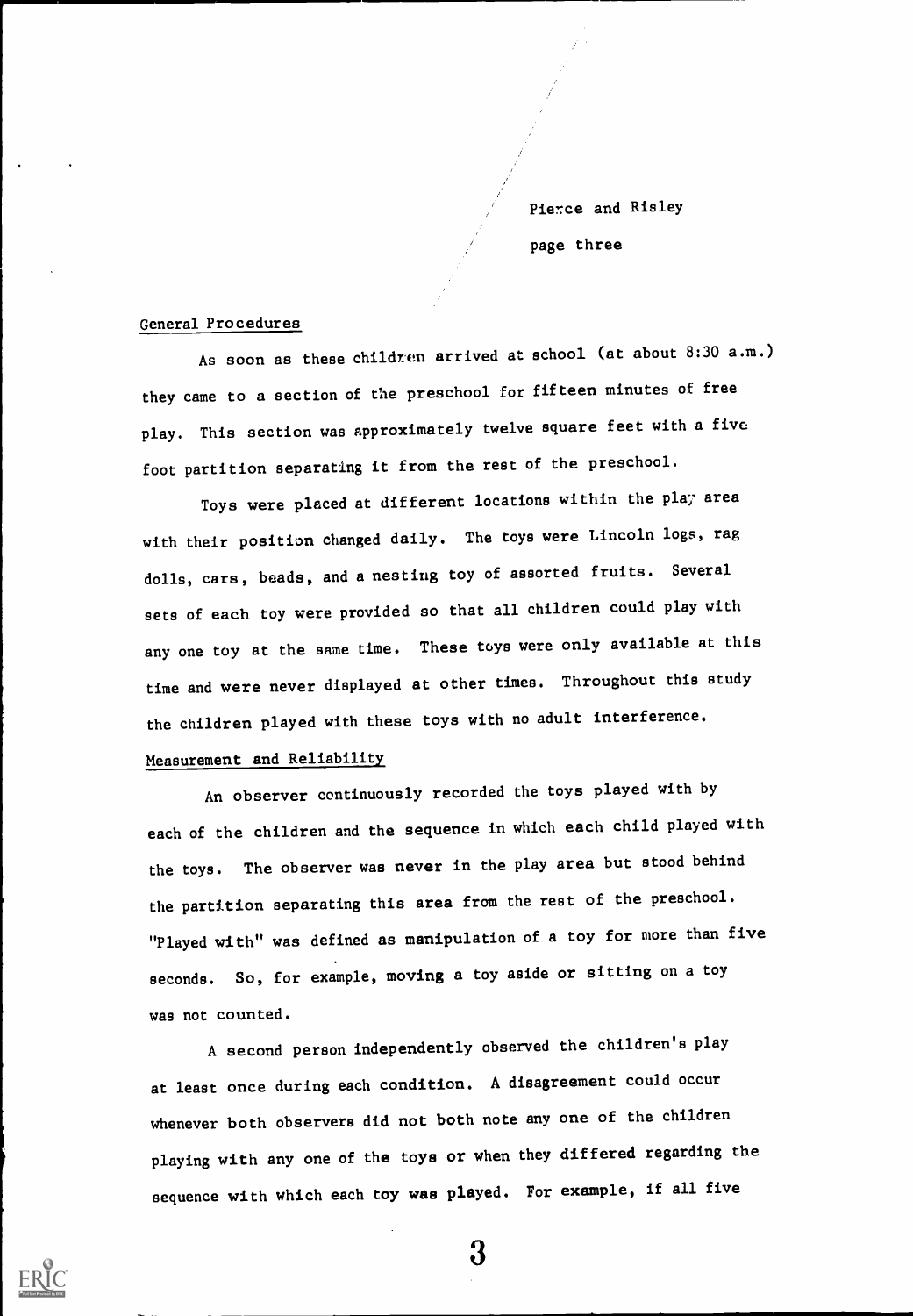Pierce and Risley page four

children were present when reliability was assessed, then there were 25 possible disagreements since the children could play with any or all of the five toys. The senior author was the primary observer throughout the study. However, two other observers occassionally substituted for the senior author or served as second observers to assess reliability. Both were female teachers in the preschool; one was Black and lived in the Juniper Gardens area and the other was white and lived outside the area.

#### Procedural Variations

The variables that were manipulated in this study were delayed instructions and reinforcement for play with selected toys, specific versus general instructions, and the correspondence between the adult's instructions and reinforcement to the children's play.

#### Baseline

For the first six days the children played with the toys with no instructions. After fifteen minutes of free play they joined the other children in the preschool and "classes" began. During the free play period for these five children, the other children were arriving or playing in other areas of the preschool.

#### Toy Named

Throughout the remainder of the study these five children were assembled in the preschool office (at approximately 11:30 a.m.) after the formal classroom activities were completed and after they had finished lunch. These children gathered round a collection of

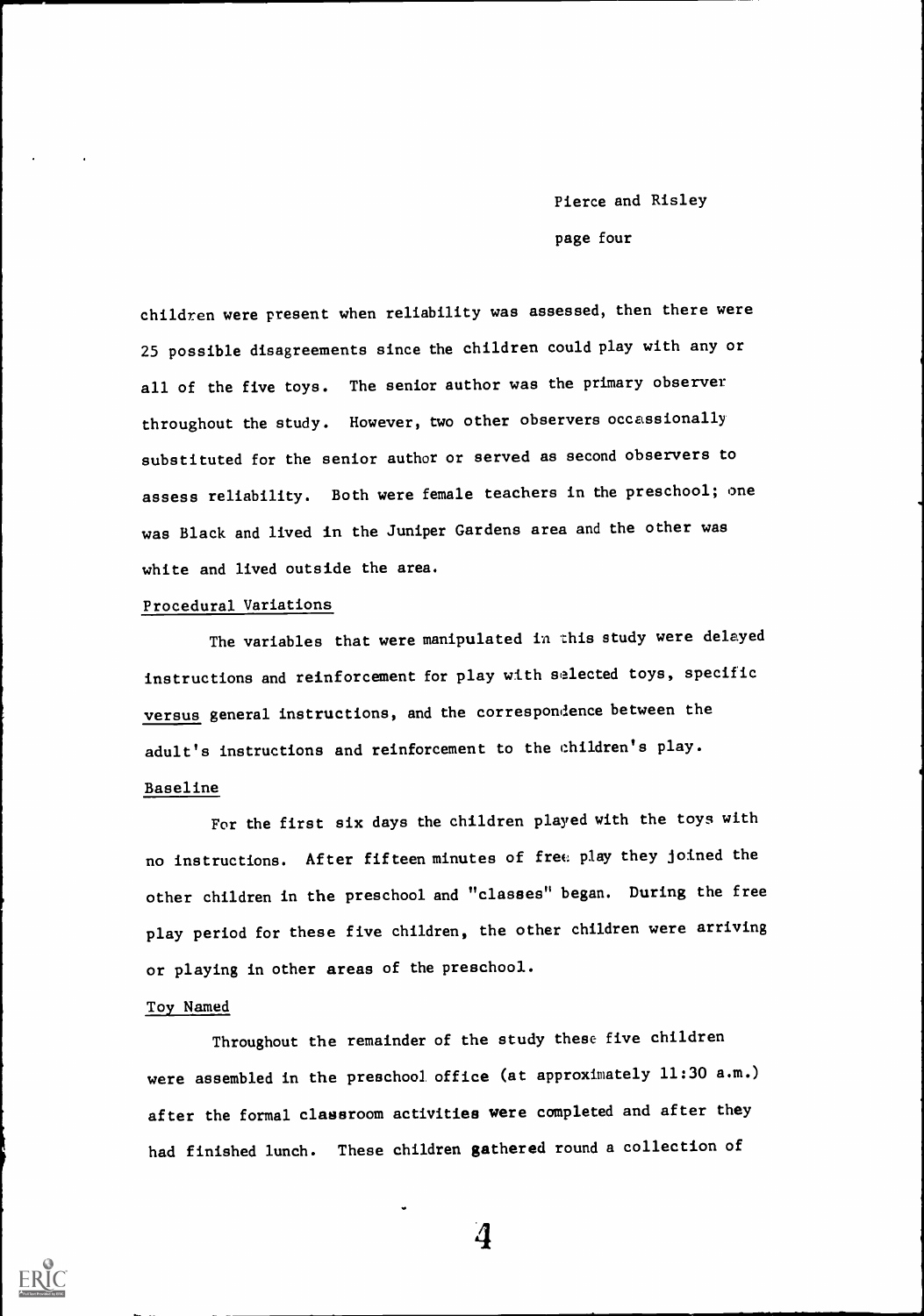# Pierce and Risley page five

trinkets in the preschool office which was a setting different from the free play area. No change in the free play period was ever made throughout the study. At the time the children gathered in the office, which was three hours after the free play period, an adult told each of the children who had played with a specific toy that morning, "That was very good \_\_\_\_\_\_\_\_\_ (child's name), you played with the \_\_\_ (name of the toy)". This child was then offered a trinket of his choice and some M&Ms while the other children watched. This procedure was repeated for each of the children who had played with the selected toy. Nothing was said to the other children who had not played with the selected toy except, "Thank you, see you tomorrow." It should be emphasized that there was a minimum of 2' hours between the adult's instructions and reinforcement and the next free play period. Toy Not Named

During these conditions, the same procedures as in Toy Named were repeated except that now the toy was not naned. Instead, the adult said to each child who had played with a selected toy, "That was very good \_\_\_\_\_\_\_\_\_\_\_\_\_ (child's name), you played with it." "IT" was never specified to the children. Each of these children were again, in turn, given their choice of a trinket and a few M&Ms while the other children watched. As before, nothing was said to the other children who had not played with the selected toy except, "Thank you, see you tomorrow." If none of the children had played with the selected toy, they were still gathered in the office at 11:30 a.m.

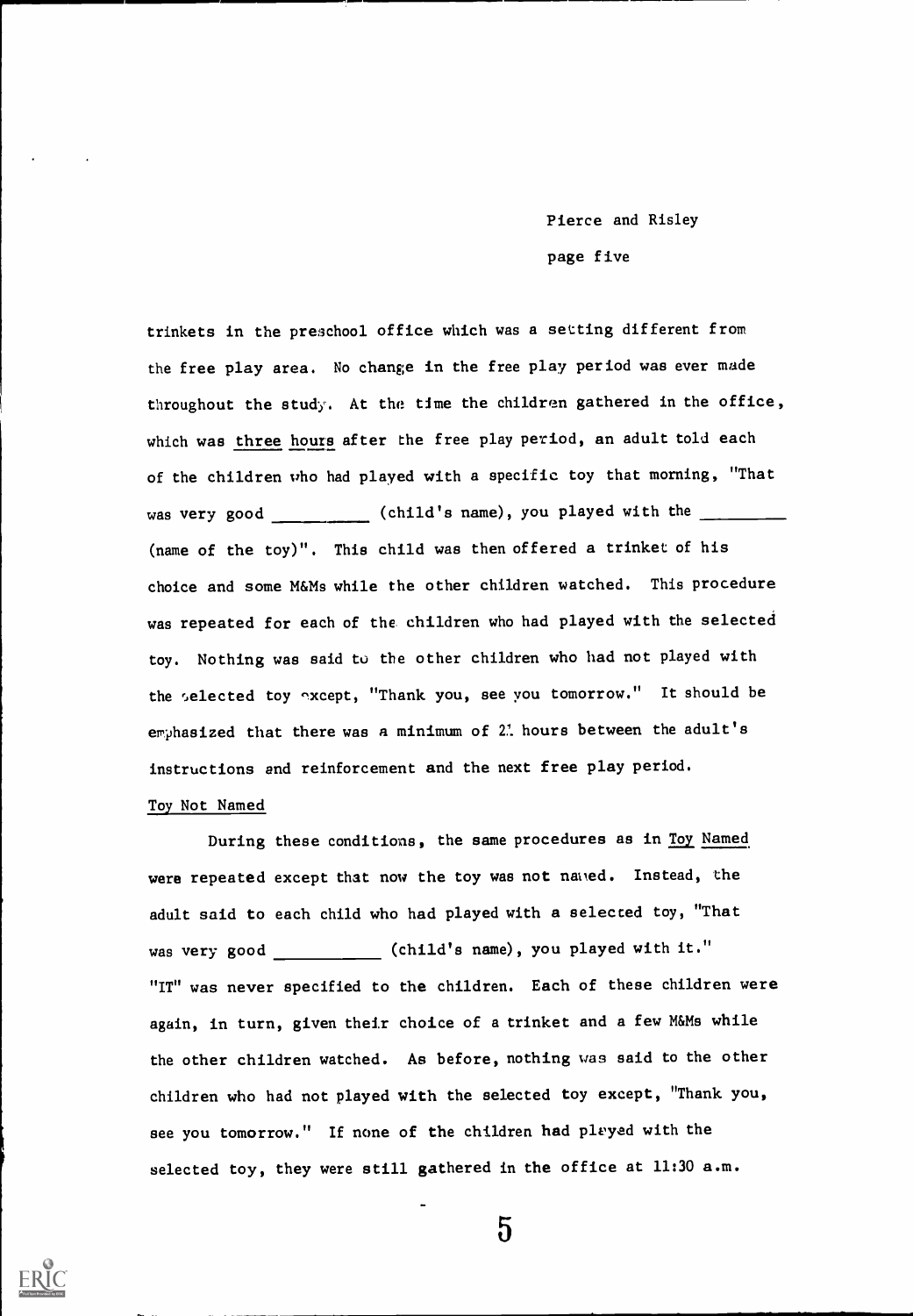Pierce and Risley page six

around the trinkets and were all told, "No one played with it. See you tomorrow."

#### No Correspondence

After session 54, the contingent relation between the children's free play and the adult's subsequent instructions and reinforcement was abandoned. None of the children had played with the rag dolls for the last 27 days. Beginning with session 54 and throughout this condition, the adult told each child that he had played with the dolls and gave him his choice of a trinket and a few M&Ms. This procedure was repeated for every child whether or not he had played with the dolls that morning.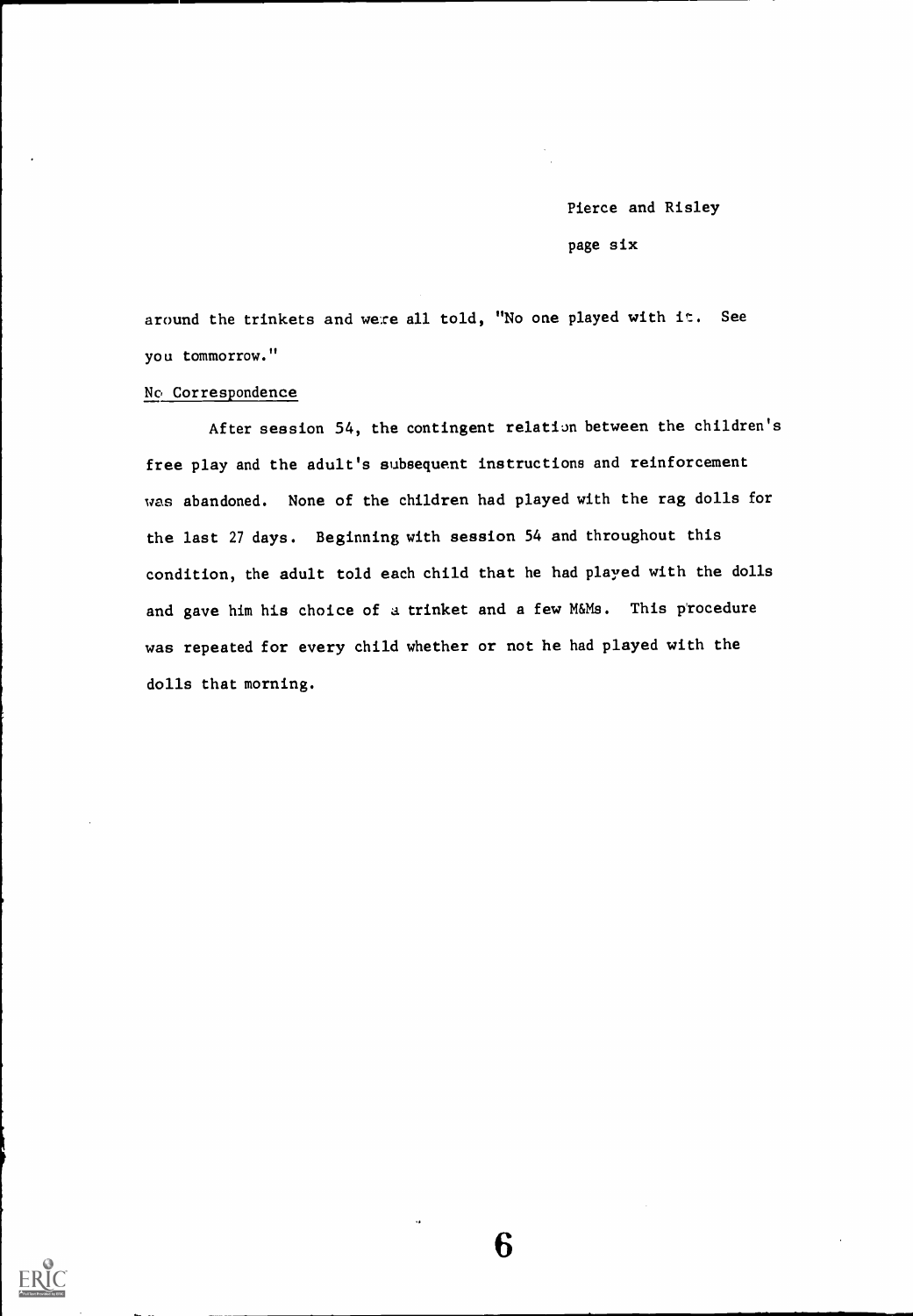page seven

#### RESULTS

#### Reliability

A second person independently observed the children's play at least once during each condition. Out of the possible 280 disagreements, the observers differed twice.

#### Baseline

The percent of children playing with each toy was used as the dependent measure due to occassional absences. For the first six days the children played with the toys with no instructions. During this baseline period (see Fig. 1) the percent of children playing with each toy remained relatively constant across sessions.

> insert Figure 1 about here -----------------------------

--------------------------

#### Toy Named

On the seventh day these children were assembled in the preschool office three hours after the free play period. The senior author told the one child who had played with the fruit that morning: "That was very good, Lorrell, you played with the fruit." Lorrell was then given a trinket of his choice and a few M&Ms while the other children watched. Nothing was said to the other children who had not played with the fruit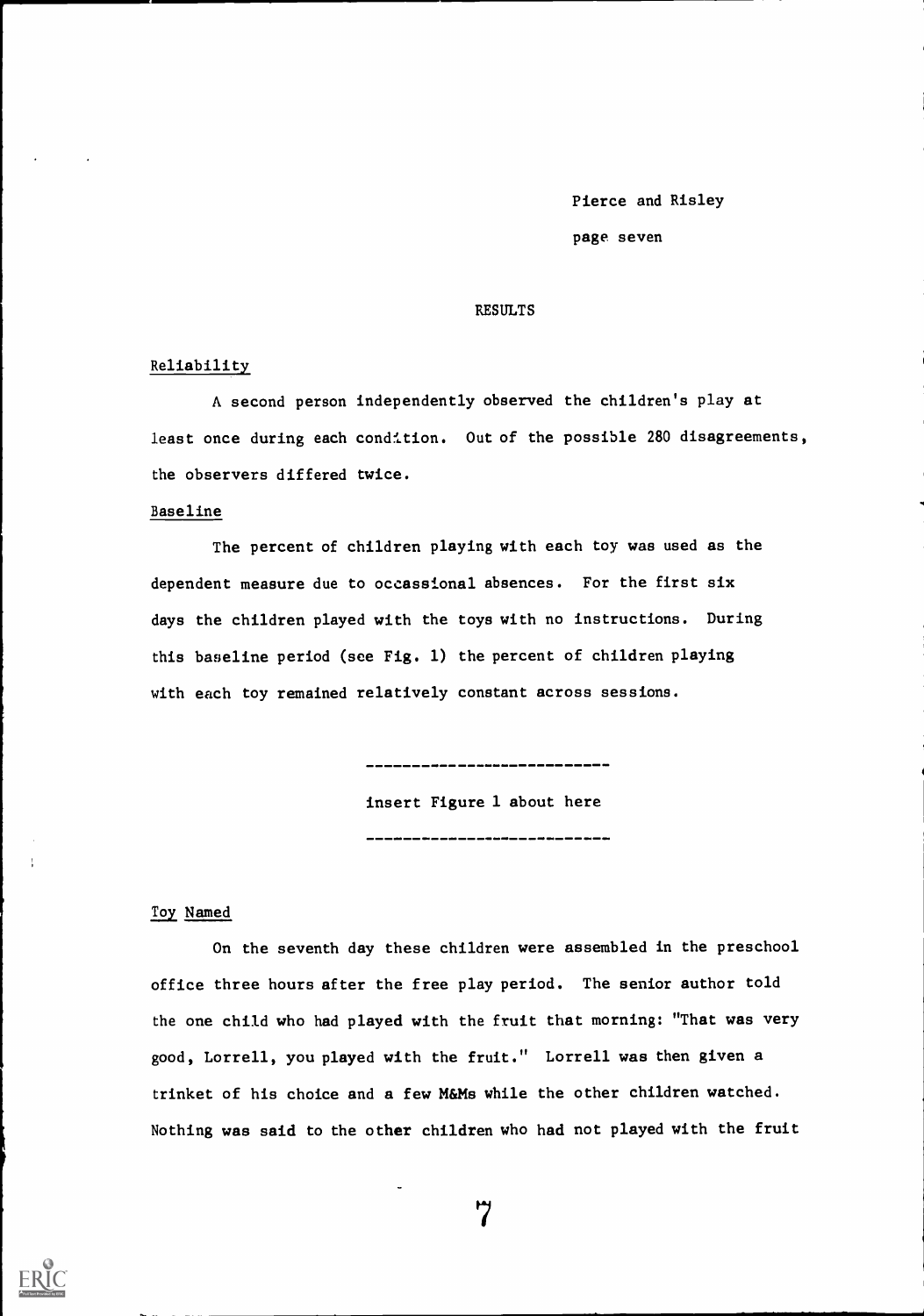Pierce and Risley page eight

 $\tau$  .

that morning except, "Thank you, see you tomorrow."

Within two sessions all children were playing with the fruit and all continued playing with the fruit throughout this condition (see top graph, Figure 1). Between sessims 11 and 12, there was a 17 day break due to the preschool's Christmas recess. On the first day after the Christmas recess, all children again played with the fruit.

On session 12 the one child who had played with the cars that morning was told: "That was very good, Stephen, you played with the cars." He was then offered a trinket of his choice and a few M&Ms while the other children watched. The procedures followed in the earlier named condition were exactly repeated with the exception that the adult said cars rather than fruit and that only those children who had played with the cars that morning were rewarded at the end of the day. Car play gradually increased with all children playing with the cars for the last four sessions of this condition. During this condition play with fruit, the earlier named toy, decreased to approximately its baseline level.

#### Toy Not Named

Following session 21, the one child who had played with the beads that morning was told at the end of the day, "That was very good, Tanya, you played with it." Whenever a child had played with the beads he was rewarded and told that he had played with  $i$ t. No effect on the children's play was obtained by the combination of verbal instruction and reinforcement when the toy was not named (see third graph, Figure 1). In fact, during two sessions none of

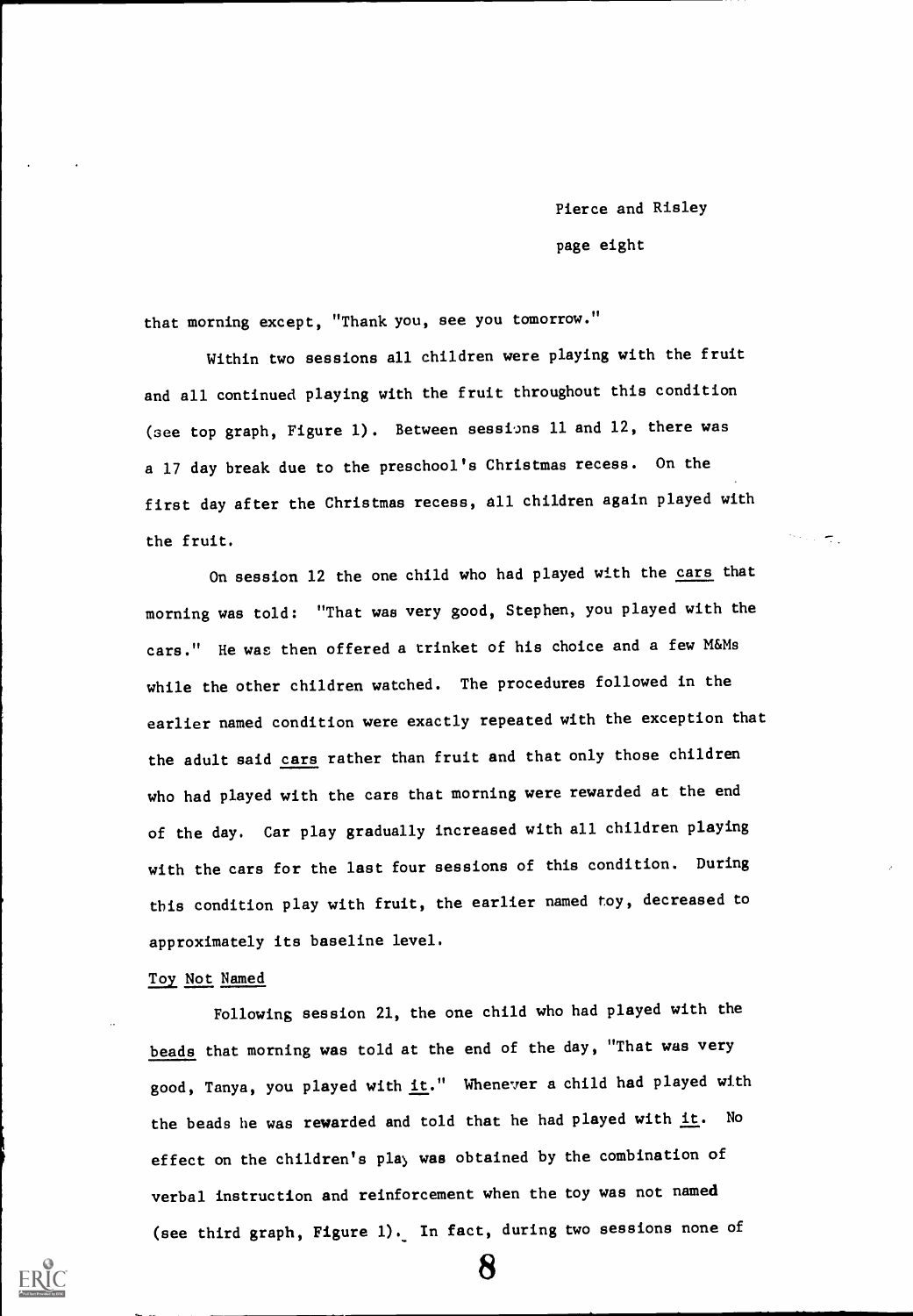page nine

the children played with the beads. This necessitated changing the adult's instructions to: "No one played with it. See you tomorrow." During these sessions the children were gathered around the trinkets but no reinforcements were given.

This procedure was then repeated with fruit as the selected toy. The verbal instructions clearly had no effect when the toy was not named, for on six of the seven sessions no one played with it (see top graph, sessions 29-35, Figure 1).

#### Toy Named

After session 35 the adult said: "No one played with the fruit. See you tomorrow.") Naming the toy produced an immediate and generally sustained increase in the percent of children playing with the fruit.

On day 50 the children were told: "No one played with the beads. See you tomorrow." As before, naming the toy produced an immediate and sustained increase in the percent of children playing with the beads.

# No Correspondence

None of the children had played with the dolls for the last 27 days (see bottom graph, Figure 1). Beginning with session 54 and throughout this condition, the adult told each child that he had played with the dolls and gave him his choice of a trinket and a few M&Ms. This procedure was repeated for each child whether or not he had played with the dolls that morning. When correspondence between the adult's instructions and reinforcement and the children's

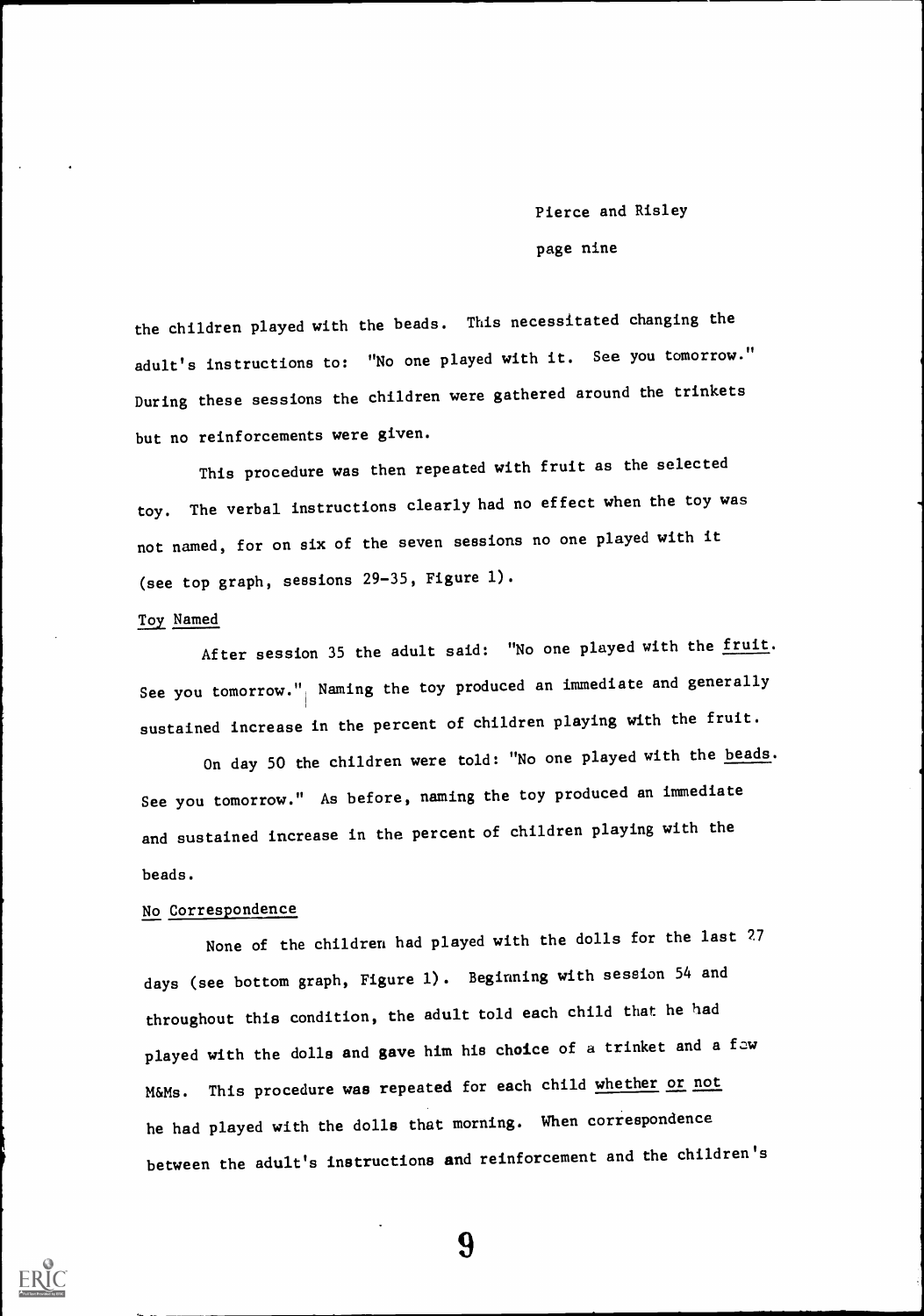Pierce and Risley page ten

play with a selected toy was not required, some of the children did play with the dolls. However, the percent of children playing with the dolls was quite variable and never reached 100 percent.

## Toy Named

The last four days of the preschool year correspondence was again required. On these sessions only those children who had played with the dolls that morning were told they had done so and were offered a trinket. On the 71st day, the adult told the children: "No one played with the dolls. See you tomorrow." For these few sessions, the percent of children playing with the dolls was consistently higher than it had been throughout the study. All of the children for the first time now began playing with the dolls. The decrease in percent of children playing with the dolls on the third session of this condition was due to the return of one boy who had not been present since session 70.

#### DISCUSSION

These data indicate that Head Start children's free play may be differentially effected by the combination of verbal instructions and reinforcement. It is especially important to note that the adult's verbal instructions and reinforcement influenced the children's free play occurring 21 or more hours later. The fact that the combination of instructions and reinforcement were only effective when the selected toy was clearly specified suggests that discriminative stimulus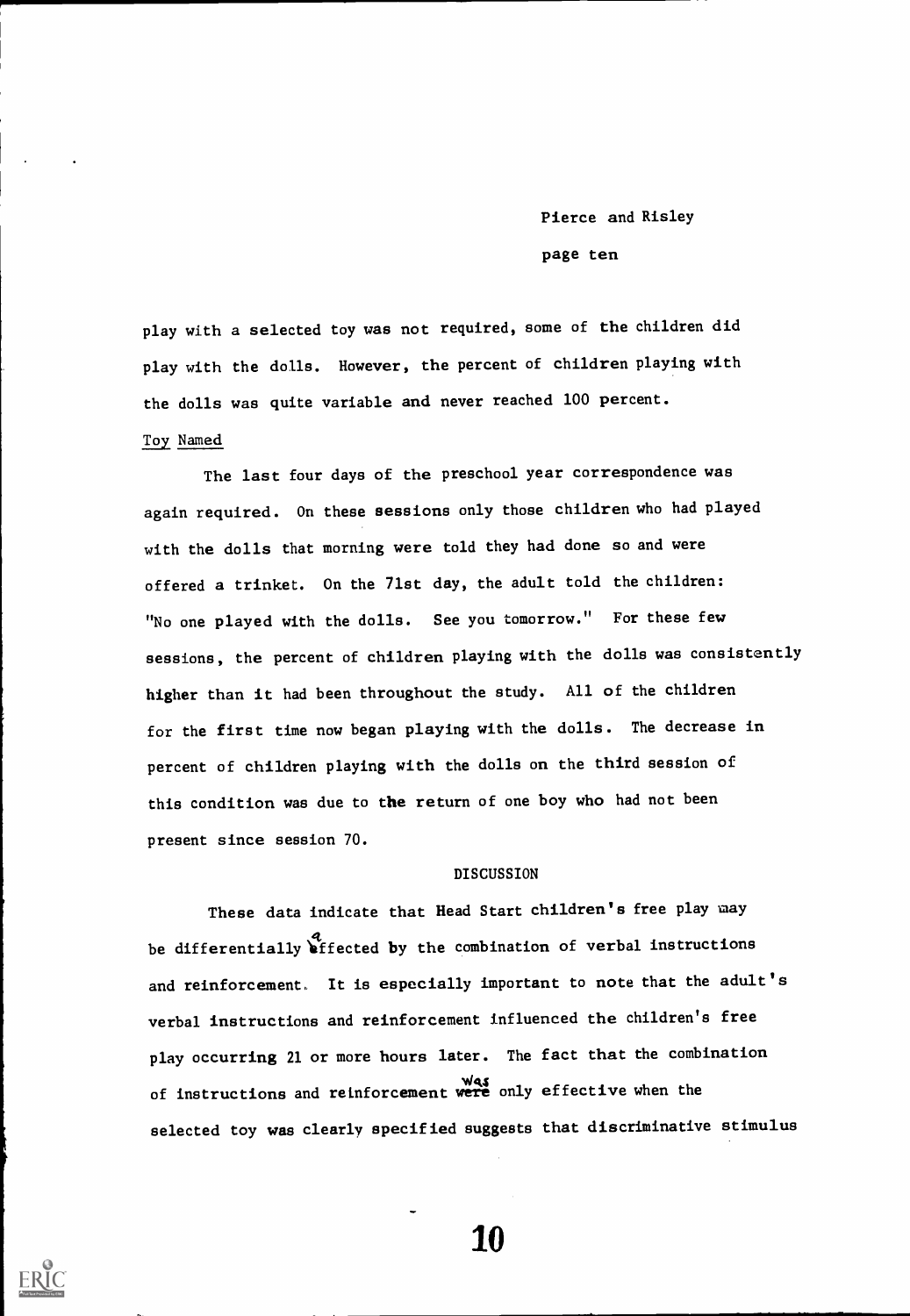# Pierce and Risley page eleven

properties of the adult's instructions were a critical variable influencing the children's free play. These results, then, support Skinner's (1957) analysis of the discriminative stimulus properties of verbal behavior and his discription of instructions as discriminative stimuli (1968). These results also indicate that instructions will only serve as discriminative stimuli if they are specific and that specific instructions will be most effective if they have a contingent relation to the listener's behavior.

Throughout both "not named" conditions, it is interesting to note that most of the children continued playing with the cars, which was the last clearly named toy. The percent of children playing with cars only decreased to baseline levels after another toy was clearly specified. These results suggest not only that instructions should be specific but that any changes in instructions should be specific as well.



-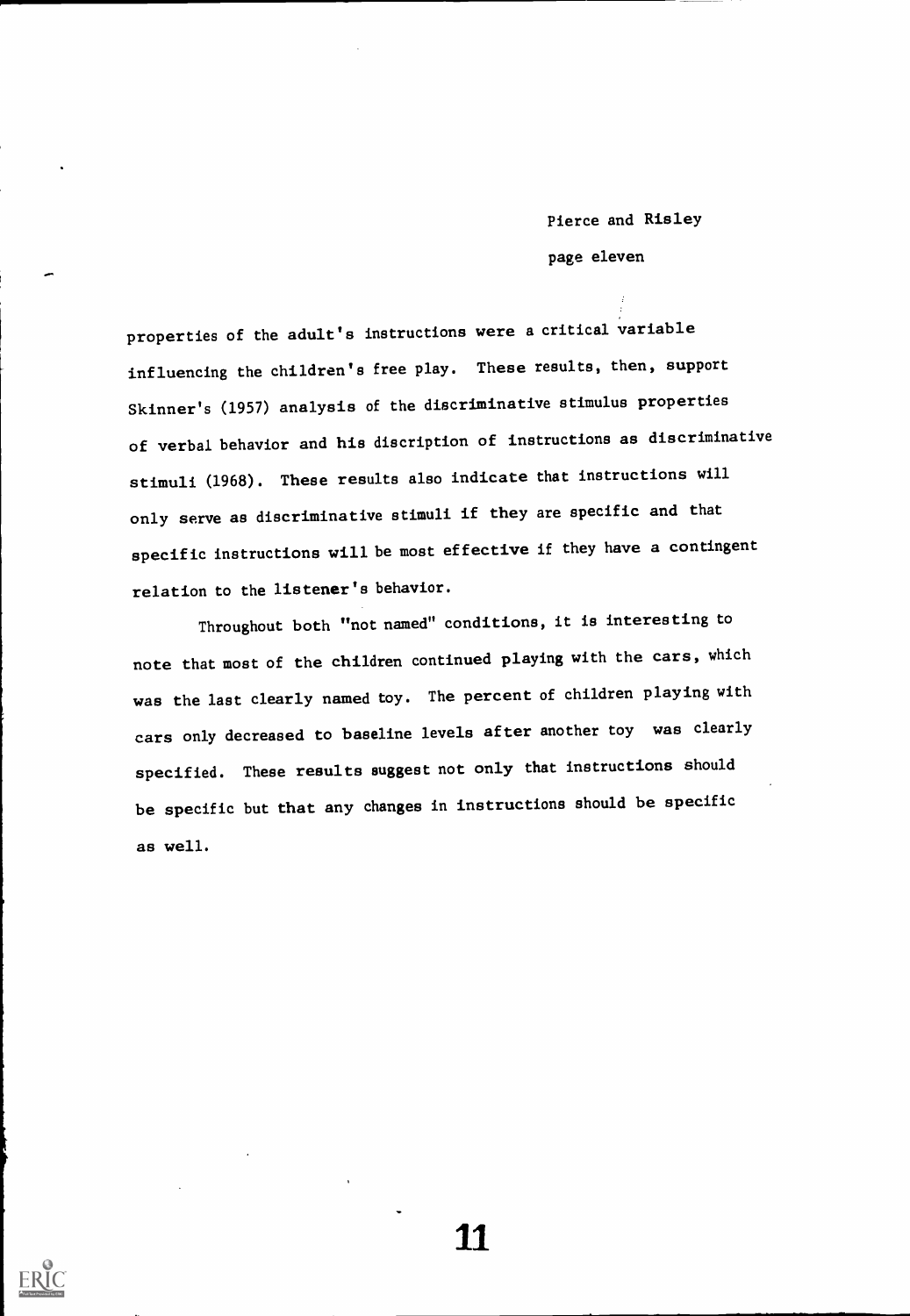#### **REFERENCES**

- Ayllon, T. and Azrin, N. H. Reinforcement and instructions with mental patients. Journal of the Experimental Analysis of Behavior 1964, 7, 327-331.
- Herman, S. H. and Tramontana, J. Instructions and group versus individual reinforcement in modifying disruptive group behavior. Journal of Applied Behavior Analysis, 1971, 4, 113-119.
- Hopkins, B. L. Effects of candy and social reinforcement, instructions, and reinforcement schedule leaning on the modification and maintenance of smiling. Journal of Applied Behavior Analysis, 1968, 1, 121-129.
- Packard, R. G. The control of "classroom attention": a group contingency for complex behavior. Journal of Applied Behavior Analysis,  $1970, 3, 13-28.$
- Risley, T. R. Learning and Lollipops. Psychology Today, 1968, 1, Dec., 28-31
- Schutte, R. C. and Hopkins, B. L. The effects of teacher attention on following instructions  $\mathbf{1}_{\mathcal{U}}$  a kindergarten class. Journal of Applied Behavior Analysis, 1970, 3, 117-122.
- Skinner, B. F. Verbal behavior. New York: Appleton-Century-Crofts, 1957.
- Skinner, B. F. The technology of teaching. New York: Appleton-Century-Crofts, 1968.
- Zimmerman, E. H., Zimmerman, J., and Russell, C. D. Differential effects of token reinforcement on instruction-following behavior in retarded students instructed as a group. Journal of Applied Behavior Analysis, 1969, 2, 101-112.

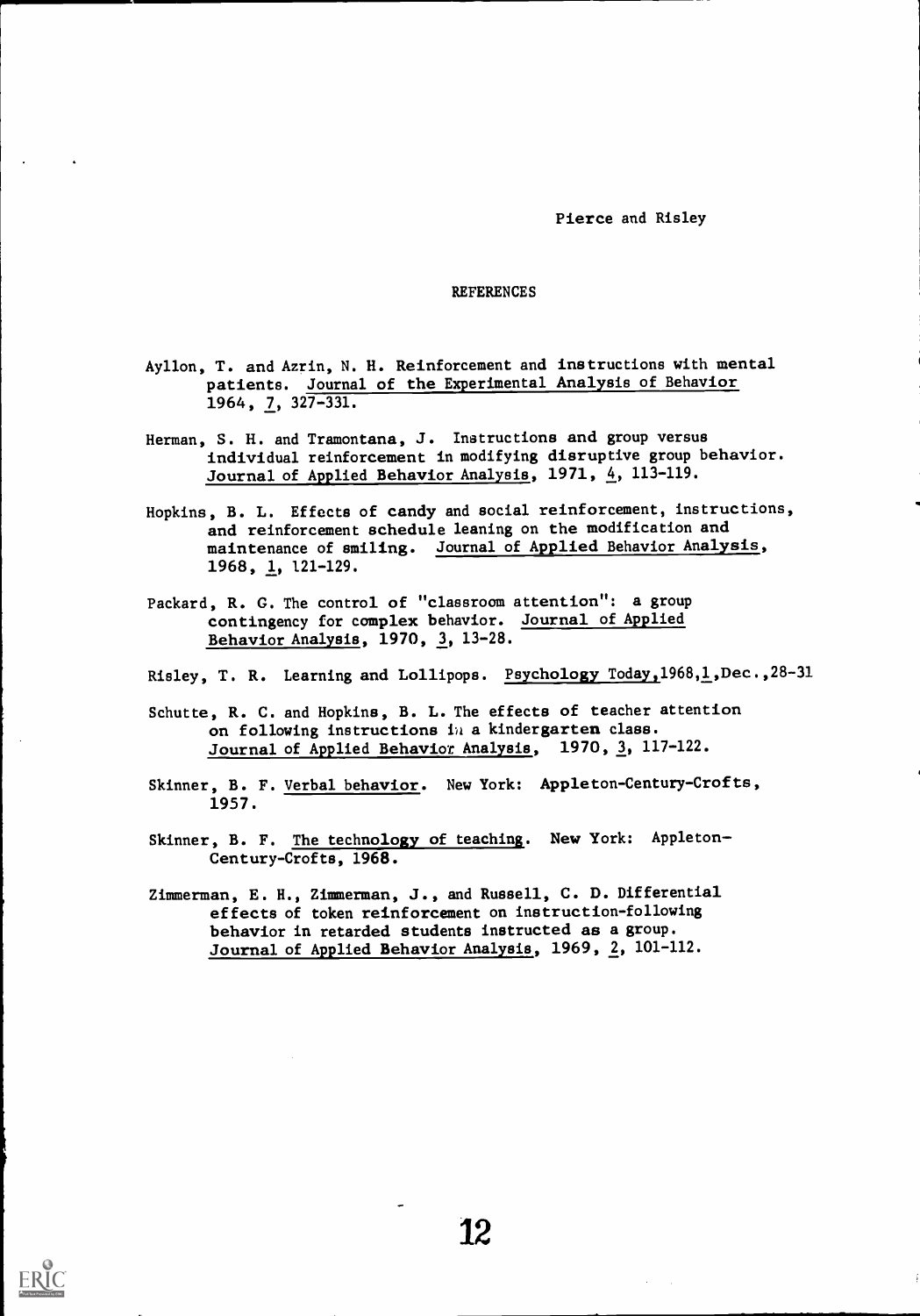### Figure Legend

 $\overline{\phantom{a}}$ 

 $ER_{\overbrace{\phantom{a}\overbrace{\phantom{a}}\overbrace{\phantom{a}}\overbrace{\phantom{a}}\overbrace{\phantom{a}}\overbrace{\phantom{a}}\overbrace{\phantom{a}}\overbrace{\phantom{a}}\overbrace{\phantom{a}}\overbrace{\phantom{a}}\overbrace{\phantom{a}}\overbrace{\phantom{a}}\overbrace{\phantom{a}}\overbrace{\phantom{a}}\overbrace{\phantom{a}}\overbrace{\phantom{a}}\overbrace{\phantom{a}}\overbrace{\phantom{a}}\overbrace{\phantom{a}}\overbrace{\phantom{a}}\overbrace{\phantom{a}}\overbrace{\phantom{a}}\overbrace{\phantom{a}}\overbrace{\phantom{a}}\overbrace$ 

 $\overline{\phantom{a}}$ 

Fig 1. The percent of children playing with each toy during the free play period. See the Procedures section of the text for a description of each condition.